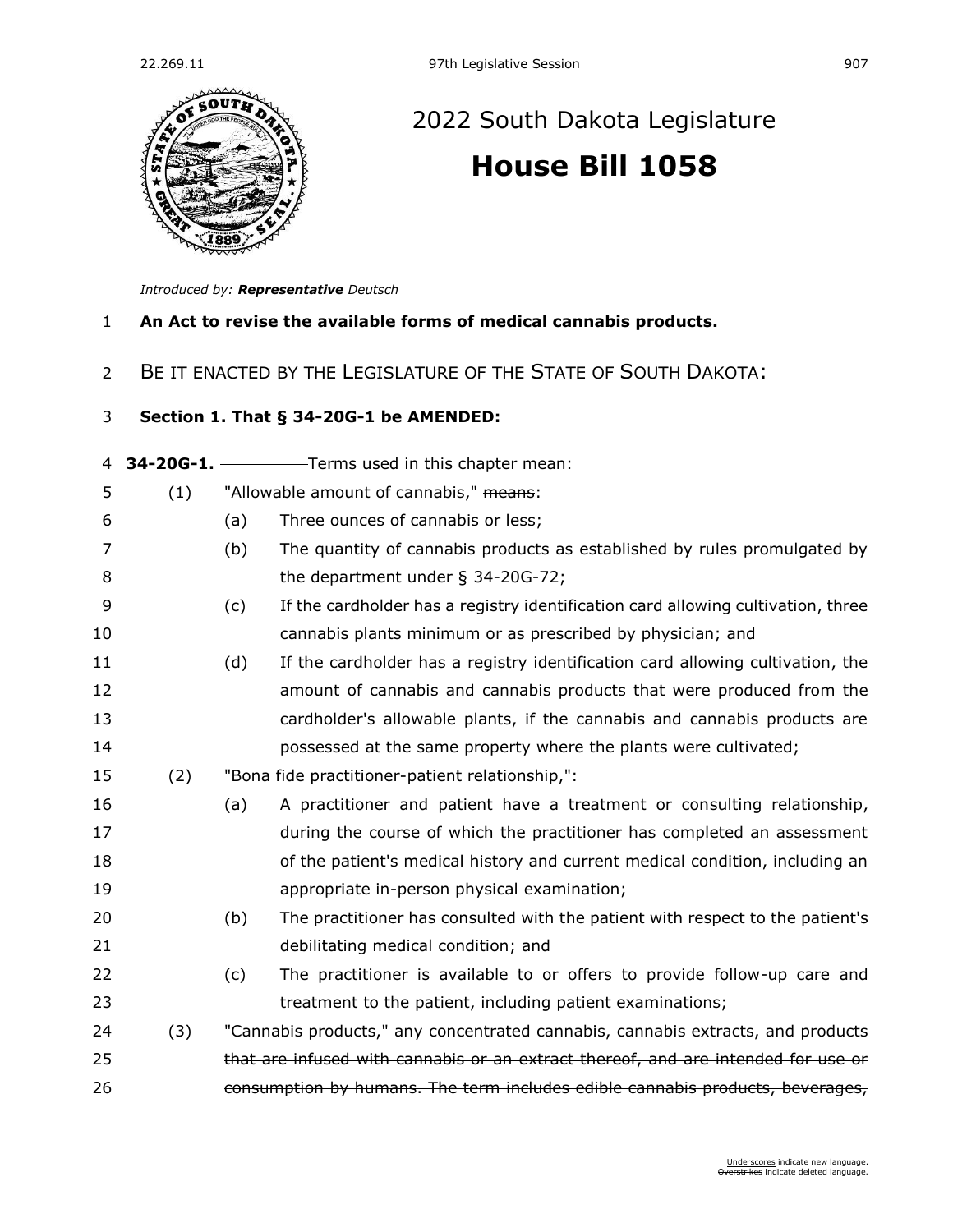| $\mathbf{1}$   |      | topical products, ointments, oils, and tinctures processed cannabis that does not    |
|----------------|------|--------------------------------------------------------------------------------------|
| 2              |      | contain added sweeteners, flavorings, or colorings; is intended for use or           |
| 3              |      | consumption by humans; and is delivered to a qualifying patient in a:                |
| 4              |      | Vaporized delivery method with the use of liquid or oil that does not require<br>(a) |
| 5              |      | the use of dried leaves or plant form;                                               |
| 6              |      | Pill, capsule, or tablet;<br><u>(b)</u>                                              |
| $\overline{7}$ |      | (c)<br>Tincture;                                                                     |
| 8              |      | Topical application; or<br>(d)                                                       |
| 9              |      | Transdermal patch;<br><u>(e)</u>                                                     |
| 10             | (4)  | "Cannabis product manufacturing facility," an entity registered with the             |
| 11             |      | department pursuant to this chapter that acquires, possesses, manufactures,          |
| 12             |      | delivers, transfers, transports, supplies, or sells cannabis products to a medical   |
| 13             |      | cannabis dispensary;                                                                 |
| 14             | (5)  | "Cannabis testing facility" or "testing facility," an independent entity registered  |
| 15             |      | with the department pursuant to this chapter to analyze the safety and potency of    |
| 16             |      | cannabis;                                                                            |
| 17             | (6)  | "Cardholder," a qualifying patient or a designated caregiver who has been issued     |
| 18             |      | and possesses a valid registry identification card;                                  |
| 19             | (7)  | "Cultivation facility," an entity registered with the department pursuant to this    |
| 20             |      | chapter that acquires, possesses, cultivates, delivers, transfers, transports,       |
| 21             |      | supplies, or sells cannabis and related supplies to a medical cannabis               |
| 22             |      | establishment;                                                                       |
| 23             | (8)  | "Debilitating medical condition,":                                                   |
| 24             |      | A chronic or debilitating disease or medical condition or its treatment that<br>(a)  |
| 25             |      | produces one or more of the following: cachexia or wasting syndrome;                 |
| 26             |      | severe, debilitating pain; severe nausea; seizures; or severe and persistent         |
| 27             |      | muscle spasms, including those characteristic of multiple sclerosis; or              |
| 28             |      | (b)<br>Any other medical condition or its treatment added by the department, as      |
| 29             |      | provided for in $\S$ 34-20G-26;                                                      |
| 30             | (9)  | "Department," means the Department of Health;                                        |
| 31             | (10) | "Designated caregiver," a person who:                                                |
| 32             |      | (a)<br>Is at least twenty-one years of age;                                          |
| 33             |      | Has agreed to assist with a qualifying patient's medical use of cannabis;<br>(b)     |
| 34             |      | Has not been convicted of a disqualifying felony offense; and<br>(c)                 |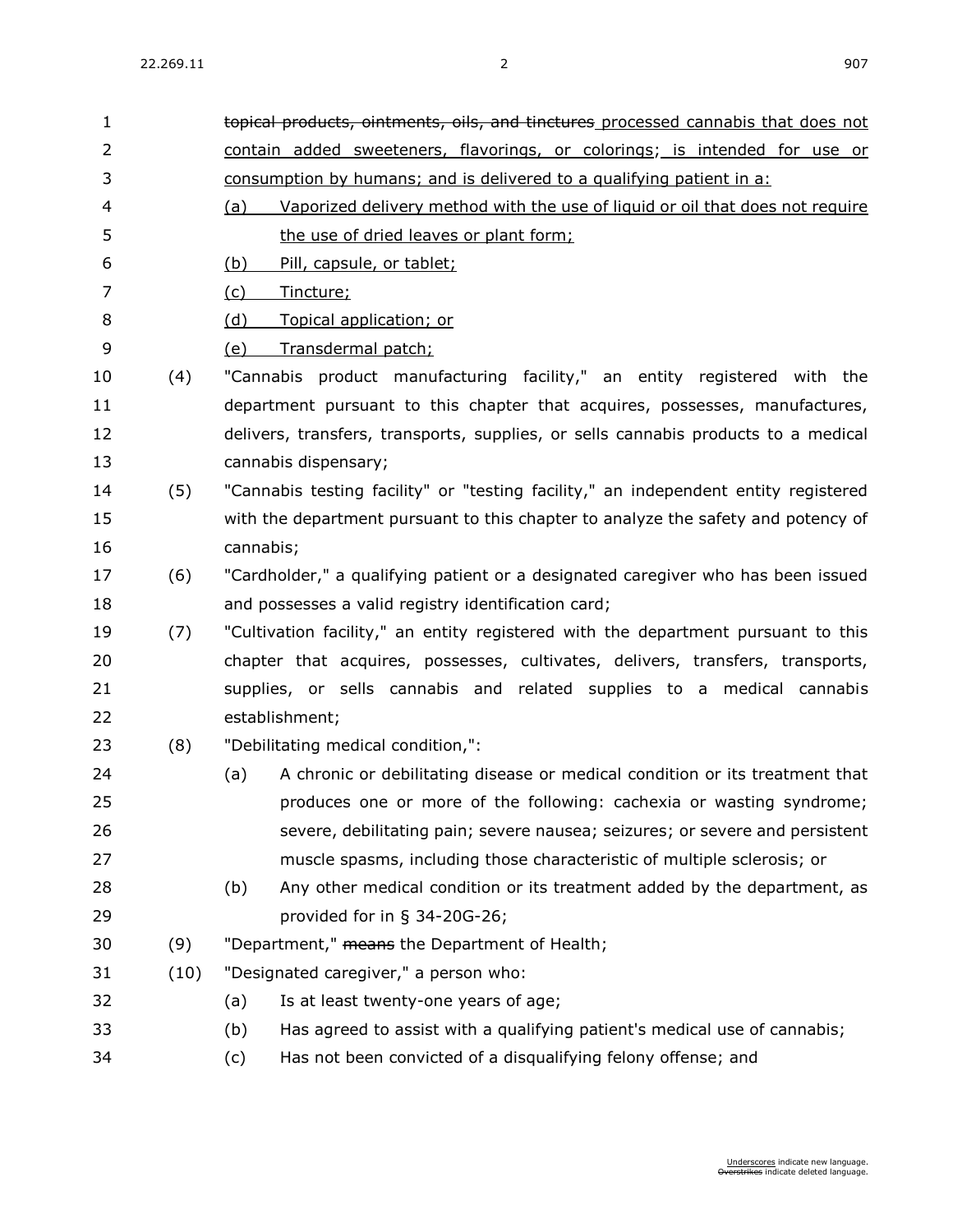22.269.11 3 907

| 1  |                           | (d) | Assists no more than five qualifying patients with the medical use of                            |
|----|---------------------------|-----|--------------------------------------------------------------------------------------------------|
| 2  |                           |     | cannabis, unless the designated caregiver's qualifying patients each reside                      |
| 3  |                           |     | in or are admitted to a health care facility or residential care facility where                  |
| 4  |                           |     | the designated caregiver is employed;                                                            |
| 5  | (11)                      |     | "Disqualifying felony offense," a violent crime that was classified as a felony in the           |
| 6  |                           |     | jurisdiction where the person was convicted;                                                     |
| 7  | (12)                      |     | "Edible cannabis products," any product that:                                                    |
| 8  | $\left(\mathrm{a}\right)$ |     | Contains or is infused with cannabis or an extract thereof;                                      |
| 9  | $\Theta$                  |     | Is intended for human consumption by oral ingestion; and                                         |
| 10 | (e)                       |     | Is presented in the form of foodstuffs, beverages, extracts, oils, tinctures, or other           |
| 11 |                           |     | similar products;                                                                                |
| 12 | (13)                      |     | "Enclosed, locked facility," any closet, room, greenhouse, building, or other                    |
| 13 |                           |     | enclosed area that is equipped with locks or other security devices that permit                  |
| 14 |                           |     | access only by a cardholder or a person allowed to cultivate the plants. Two or                  |
| 15 |                           |     | more cardholders who reside in the same dwelling may share one enclosed, locked                  |
| 16 |                           |     | facility for cultivation;                                                                        |
| 17 |                           |     | $\frac{(14)(13)}{(14)(13)}$ "Medical cannabis" or "cannabis," marijuana as defined in § 22-42-1; |
| 18 |                           |     | $(15)(14)$ "Medical cannabis dispensary" or "dispensary," an entity registered with the          |
| 19 |                           |     | department pursuant to this chapter that acquires, possesses, stores, delivers,                  |
| 20 |                           |     | transfers, transports, sells, supplies, or dispenses cannabis, cannabis products,                |
| 21 |                           |     | paraphernalia, or related supplies and educational materials to cardholders;                     |
| 22 |                           |     | $(16)(15)$ "Medical cannabis establishment," a cultivation facility, a cannabis testing          |
| 23 |                           |     | facility, a cannabis product manufacturing facility, or a dispensary;                            |
| 24 |                           |     | $(17)(16)$ "Medical cannabis establishment agent," an owner, officer, board member,              |
| 25 |                           |     | employee, or volunteer at a medical cannabis establishment;                                      |
| 26 | <del>(18)</del> (17)      |     | "Medical<br>use," includes the acquisition, administration, cultivation,                         |
| 27 |                           |     | manufacture, delivery, harvest, possession, preparation, transfer, transportation,               |
| 28 |                           |     | or use of cannabis or paraphernalia relating to the administration of cannabis to                |
| 29 |                           |     | treat or alleviate a registered qualifying patient's debilitating medical condition or           |
| 30 |                           |     | symptom associated with the patient's debilitating medical condition. The term                   |
| 31 |                           |     | does not include:                                                                                |
| 32 |                           | (a) | The cultivation of cannabis by a nonresident cardholder;                                         |
| 33 |                           | (b) | The cultivation of cannabis by a cardholder who is not designated as being                       |
| 34 |                           |     | allowed to cultivate on the cardholder's registry identification card; or                        |
|    |                           |     |                                                                                                  |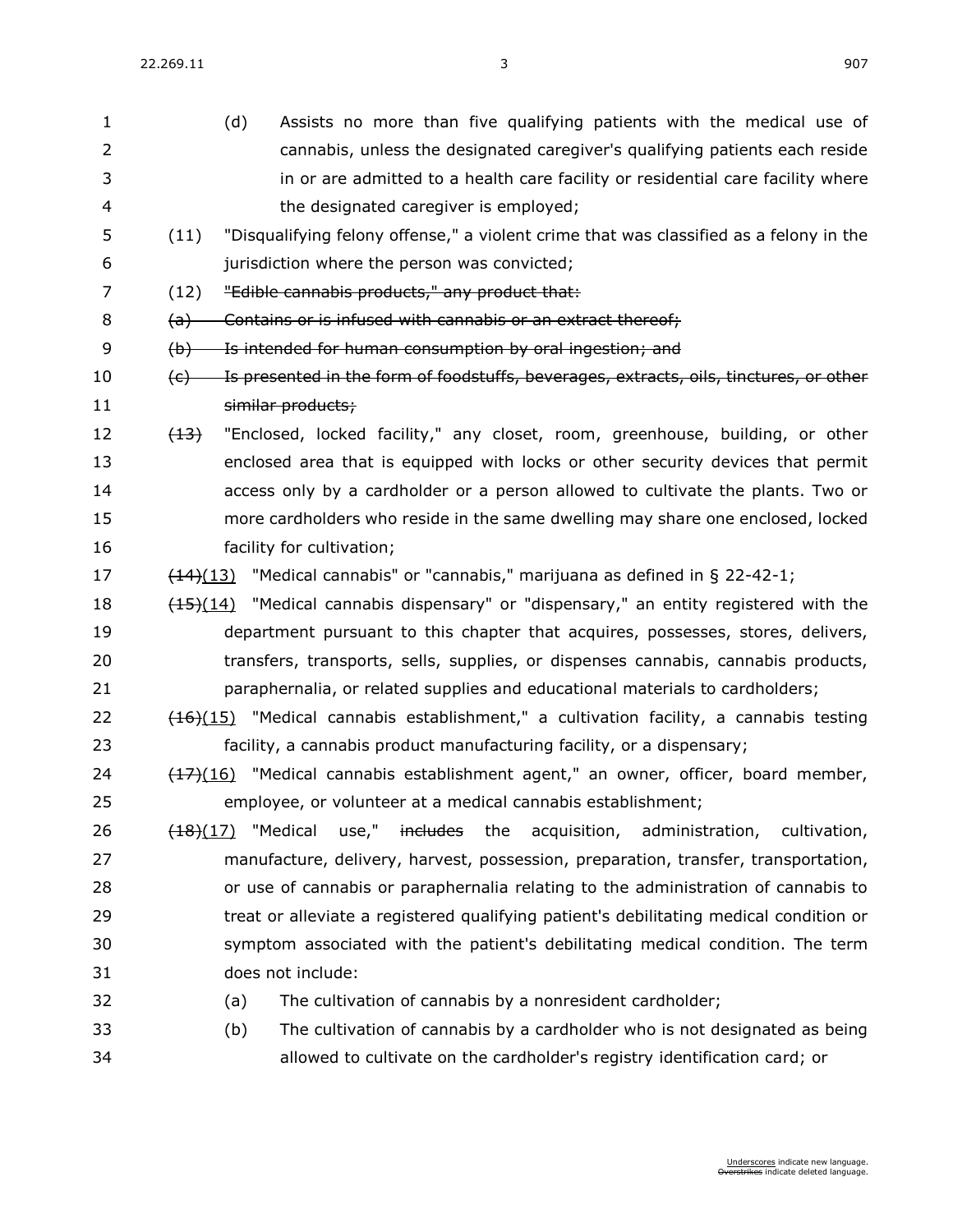22.269.11 4 907

 (c) The extraction of resin from cannabis by solvent extraction unless the extraction is done by a cannabis product manufacturing facility;  $\frac{(19)(18)}{190}$  "Nonresident cardholder," a person who: (a) Has been diagnosed with a debilitating medical condition, or is the parent, guardian, conservator, or other person with authority to consent to the medical treatment of a person who has been diagnosed with a debilitating medical condition; (b) Is not a resident of this state or who has been a resident of this state for fewer than forty-five days; (c) Was issued a currently valid registry identification card or its equivalent by another state, district, territory, commonwealth, insular possession of the United States, or country recognized by the United States that allows the person to use cannabis for medical purposes in the jurisdiction of issuance; and (d) Has submitted any documentation required by the department, and has received confirmation of registration; (20)(19) "Practitioner," a physician who is licensed with authority to prescribe drugs to humans. In relation to a nonresident cardholder, the term means a person who is licensed with authority to prescribe drugs to humans in the state of the patient's residence;  $(21)(20)$  "Qualifying patient," a person who has been diagnosed by a practitioner as having a debilitating medical condition;  $(22)(21)$  "Registry identification card," a document issued by the department that identifies a person as a registered qualifying patient or registered designated caregiver, or documentation that is deemed a registry identification card pursuant to §§ [34-20G-29](https://sdlegislature.gov/Statutes?Statute=34-20G-29) to [34-20G-42,](https://sdlegislature.gov/Statutes?Statute=34-20G-42) inclusive; and  $(23)(22)$  "Written certification," a document dated and signed by a practitioner, stating that in the practitioner's professional opinion the patient is likely to receive therapeutic or palliative benefit from the medical use of cannabis to treat or alleviate the patient's debilitating medical condition or symptom associated with the debilitating medical condition. This document shall affirm that it is made in the course of a bona fide practitioner-patient relationship and shall specify the qualifying patient's debilitating medical condition.

## **Section 2. [That § 34-20G-66 be AMENDED:](https://sdlegislature.gov/Statutes?Statute=34-20G-66)**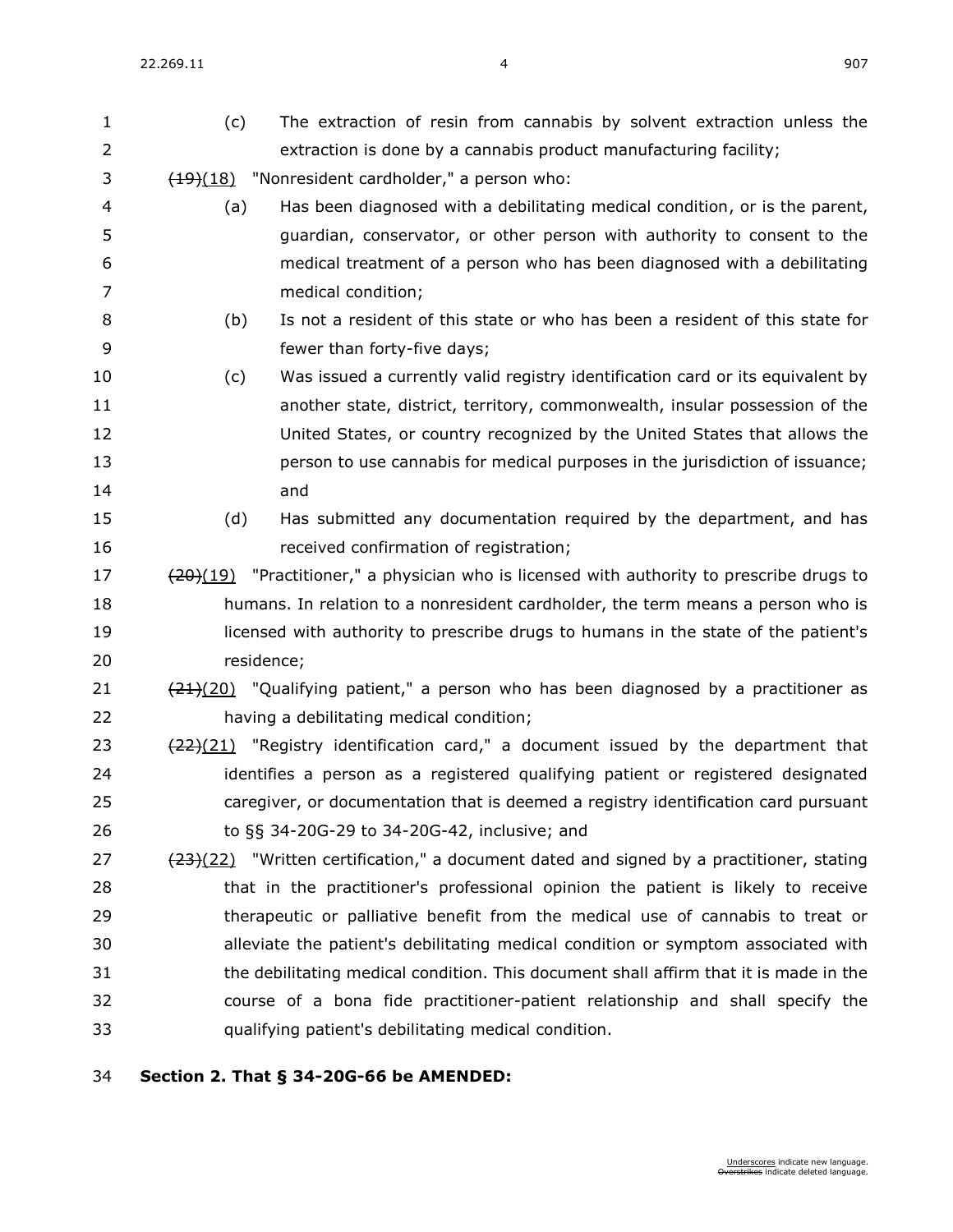**[34-20G-66.](https://sdlegislature.gov/Statutes?Statute=34-20G-66)** No medical cannabis establishment other than a cannabis product 2 manufacturer may produce cannabis concentrates, cannabis extractions, or other cannabis products.

- **Section 3. [That § 34-20G-72 be AMENDED:](https://sdlegislature.gov/Statutes?Statute=34-20G-72)**
- **[34-20G-72.](https://sdlegislature.gov/Statutes?Statute=34-20G-72)** Not later than October 29, 2021, the The department shall promulgate rules pursuant to chapter [1-26:](https://sdlegislature.gov/Statutes?Statute=1-26)
- (1) Governing the manner in which the department shall consider petitions from the public to add a debilitating medical condition or treatment to the list of debilitating medical conditions as defined by this chapter, including public notice of and an opportunity to comment in public hearings on the petitions;
- (2) Establishing the form and content of registration and renewal applications 12 submitted under this chapter;
- (3) Establishing a system to numerically score competing medical cannabis establishment applicants, in cases where more applicants apply than are allowed by the local government, that includes analysis of:
- (a) The preference of the local government;
- (b) In the case of dispensaries, the suitability of the proposed location and its **accessibility for patients;**
- (c) The character, veracity, background, qualifications, and relevant experience of principal officers and board members; and
- (d) The business plan proposed by the applicant, that in the case of a cultivation facility or dispensary shall include the ability to maintain an adequate supply of cannabis, plans to ensure safety and security of patrons and the community, procedures to be used to prevent diversion, and any plan for making cannabis available to low-income registered qualifying patients;
- 26 (4) Governing the manner in which the department shall consider applications for and renewals of registry identification cards, that may include creating a standardized written certification form;
- (5) Governing medical cannabis establishments to ensure the health and safety of qualifying patients and prevent diversion and theft without imposing an undue burden or compromising the confidentiality of a cardholder, including:
- (a) Oversight requirements;
- (b) Record-keeping requirements;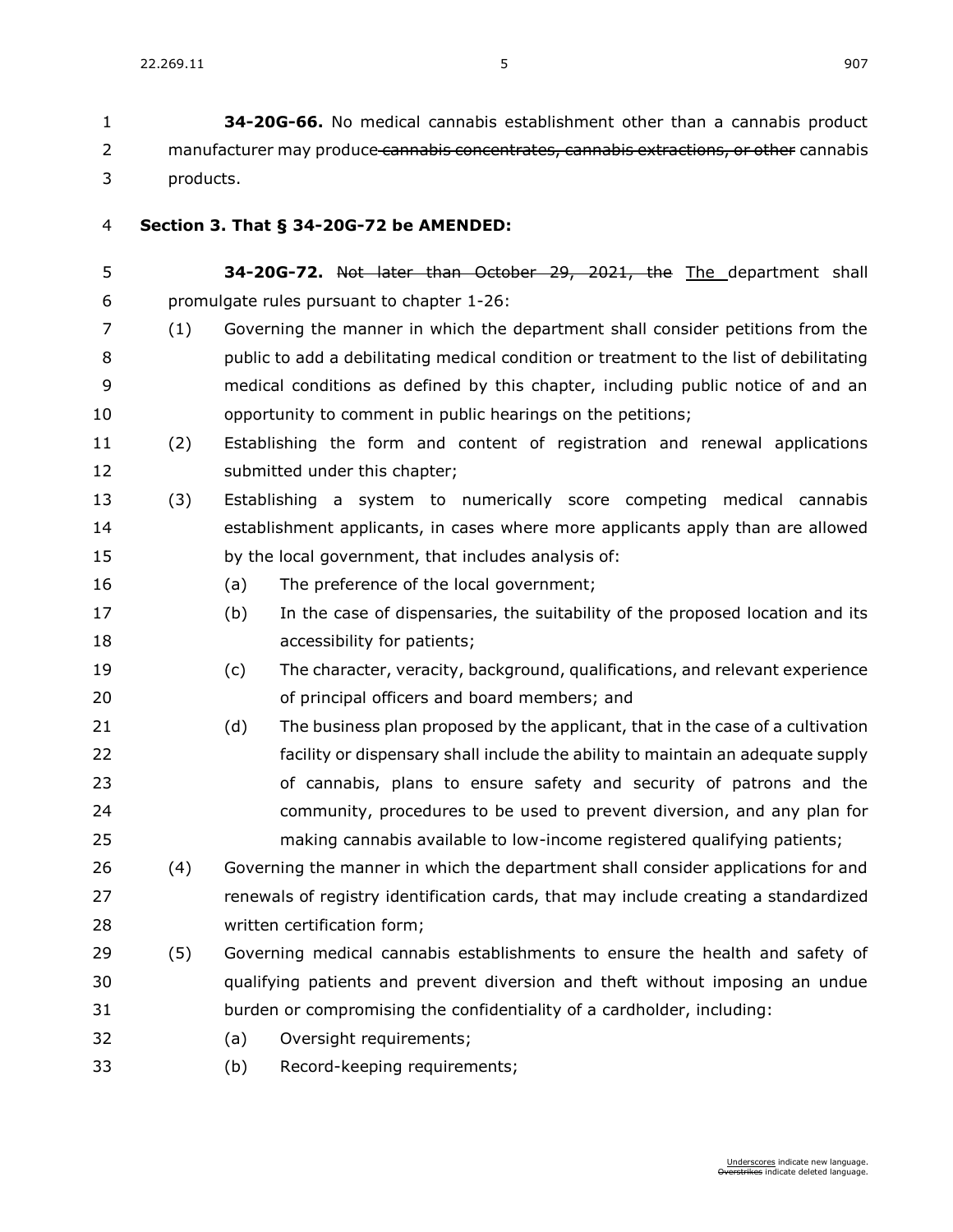| $\mathbf{1}$   |     | (c) | Security requirements, including lighting, physical security, and alarm                 |
|----------------|-----|-----|-----------------------------------------------------------------------------------------|
| $\overline{2}$ |     |     | requirements;                                                                           |
| 3              |     | (d) | Health and safety regulations, including restrictions on the use of pesticides          |
| $\overline{4}$ |     |     | that are injurious to human health;                                                     |
| 5              |     | (e) | Standards for the manufacture of cannabis products and both the indoor                  |
| 6              |     |     | and outdoor cultivation of cannabis by a cultivation facility;                          |
| $\overline{7}$ |     | (f) | Requirements for the transportation and storage of cannabis by a medical                |
| $\, 8$         |     |     | cannabis establishment;                                                                 |
| 9              |     | (g) | Employment and training requirements, including requiring that each                     |
| 10             |     |     | medical cannabis establishment create an identification badge for each                  |
| 11             |     |     | agent;                                                                                  |
| 12             |     | (h) | Standards for the safe manufacture of cannabis products <sub>7</sub> including extracts |
| 13             |     |     | and concentrates;                                                                       |
| 14             |     | (i) | Restrictions on the advertising, signage, and display of medical cannabis,              |
| 15             |     |     | provided that the restrictions may not prevent appropriate signs on the                 |
| 16             |     |     | property of a dispensary, listings in business directories including phone              |
| 17             |     |     | books, listings in marijuana-related or medical publications, or the                    |
| 18             |     |     | sponsorship of health or not-for-profit charity or advocacy events;                     |
| 19             |     | (i) | Requirements and procedures for the safe and accurate packaging and                     |
| 20             |     |     | labeling of medical cannabis; and                                                       |
| 21             |     | (k) | Certification standards for testing facilities, including requirements for              |
| 22             |     |     | equipment and qualifications for personnel;                                             |
| 23             | (6) |     | Establishing procedures for suspending or terminating the registration certificates     |
| 24             |     |     | or registry identification cards of cardholders and medical cannabis establishments     |
| 25             |     |     | that commit multiple or serious violations of this chapter;                             |
| 26             | (7) |     | Establishing labeling requirements for cannabis and cannabis products, including        |
| 27             |     |     | requiring cannabis product labels to include the following:                             |
| 28             |     | (a) | The length of time it typically takes for a product to take effect;                     |
| 29             |     | (b) | Disclosing ingredients and possible allergens;                                          |
| 30             |     | (c) | A nutritional fact panel; and                                                           |
| 31             |     | (d) | Requiring that edible-ingestible cannabis products be clearly identifiable,             |
| 32             |     |     | when practicable, with a standard symbol indicating that it contains                    |
| 33             |     |     | cannabis;                                                                               |
|                |     |     |                                                                                         |